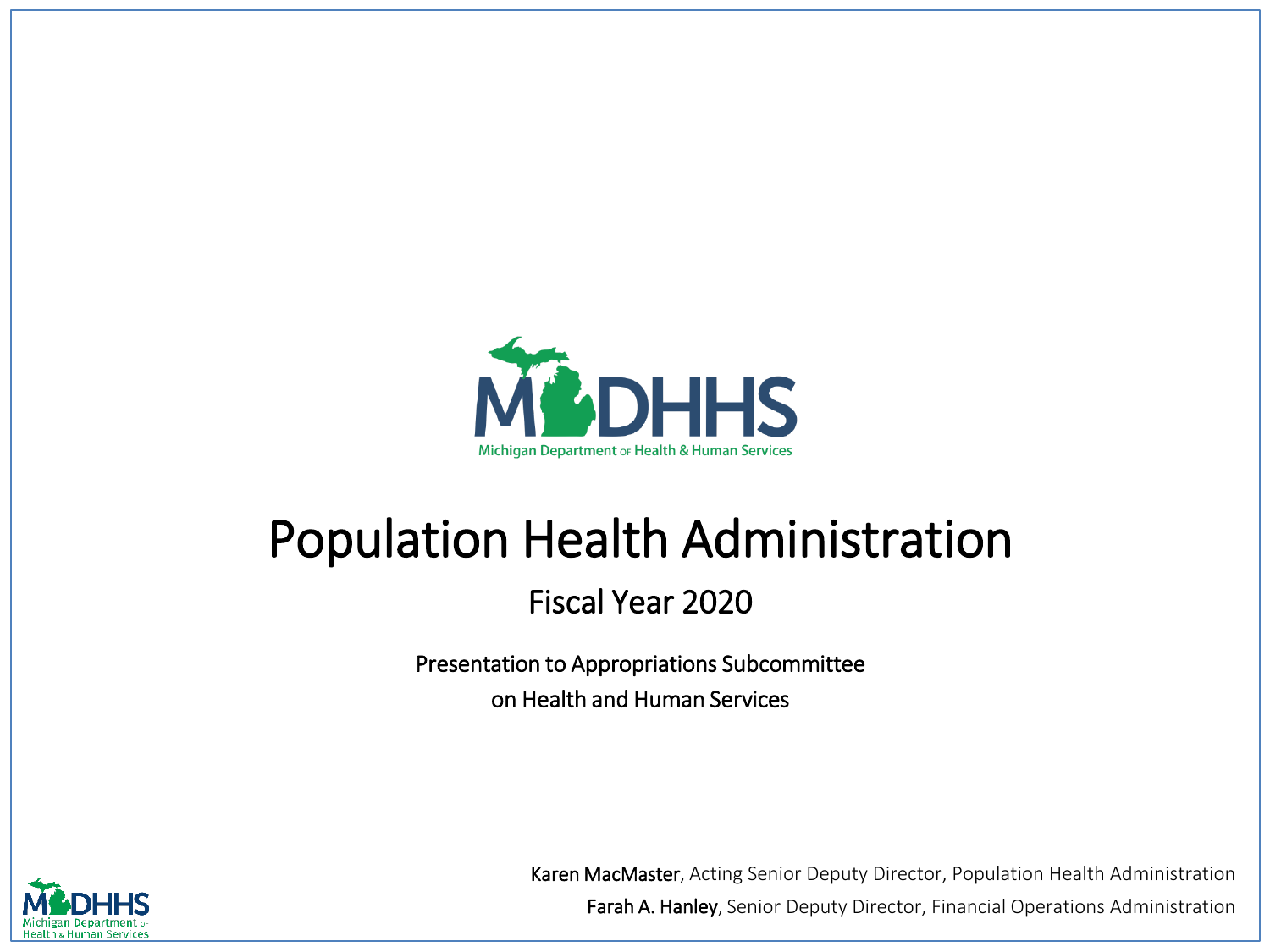### Population Health Administration

- Bureau of Health and Wellness
- Bureau of Family Health Services
- Bureau of Laboratories
- Bureau of Epidemiology and Population Health
- Bureau of EMS, Trauma, and Preparedness
- Office of Local Health Services

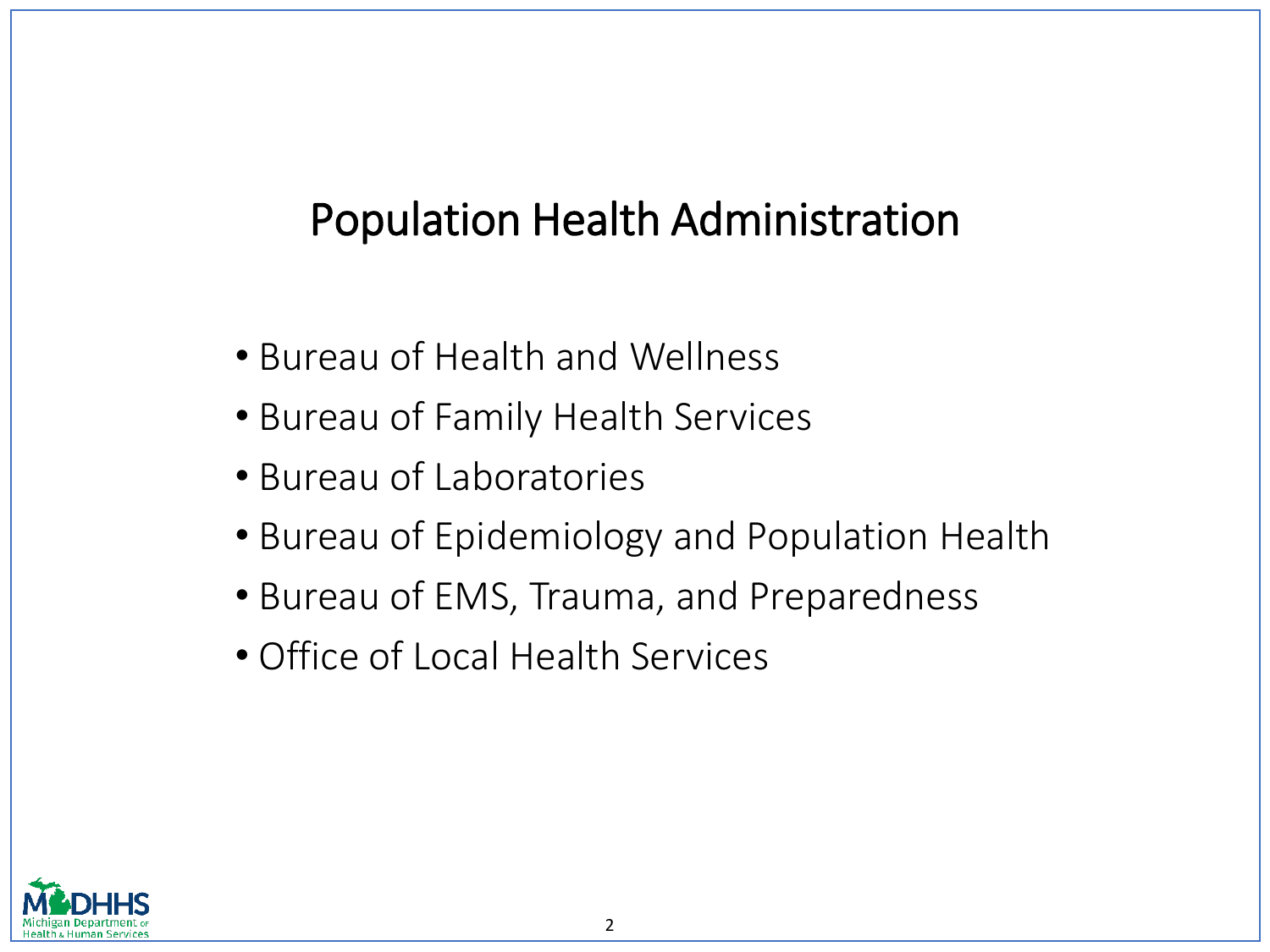### DHHS Actively Engages Statewide Local Public Health Partners to Address Community Health Needs



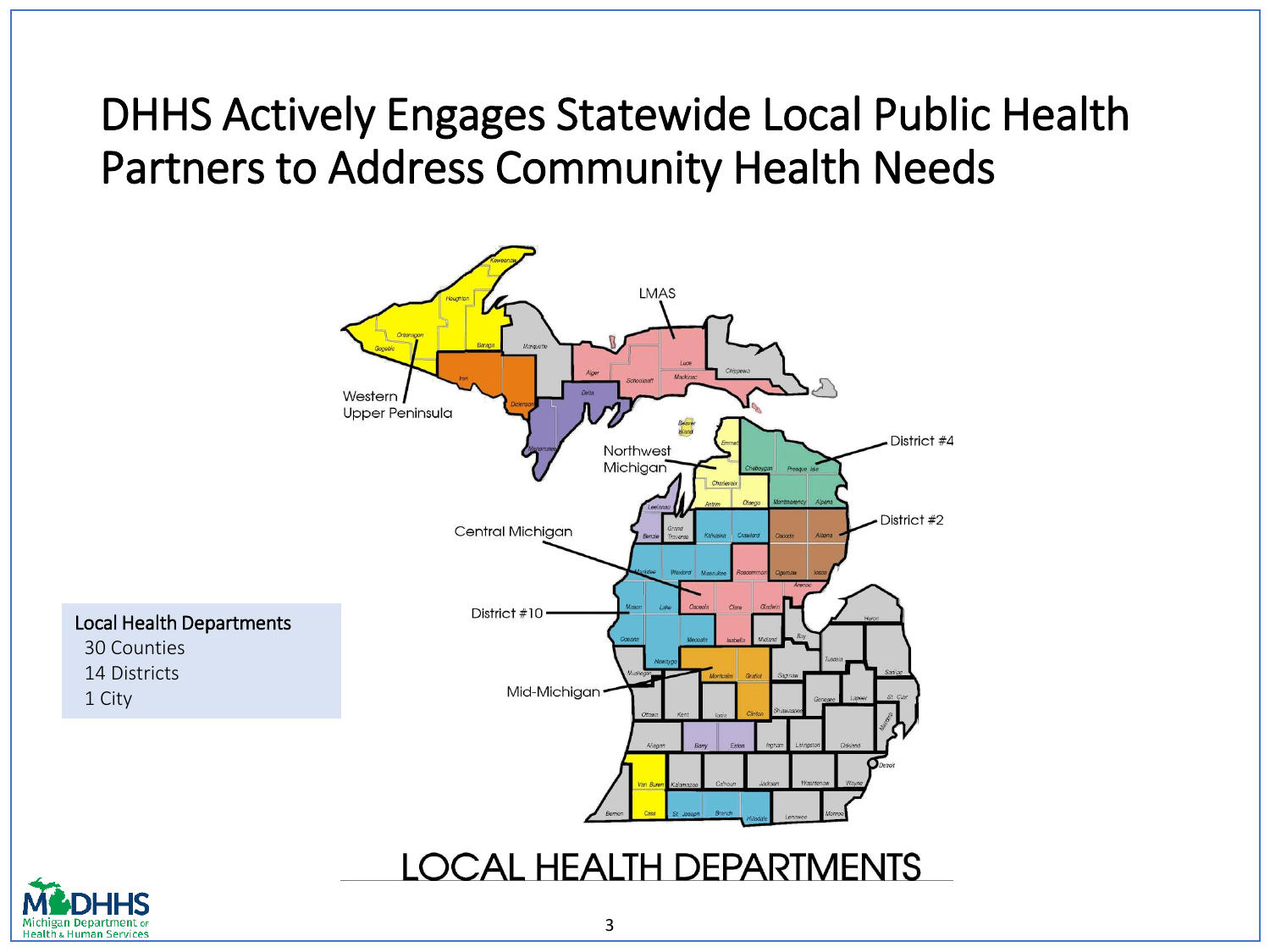### Population Health Administration Accomplishments

- Expanding mental health services for K-12 children and youth by placing 70 Master's level mental health providers in high need schools to provide services
- 128 of 132 of hospitals have either applied, been verified and designated or submitted their notice of intent to become a trauma center
- Increasing laboratory testing capabilities
- Conducted five town halls seeking feedback on improving mother and infant health
- Partnerships on Healthy Brain Initiatives
- WIC in Bridges (deployed 10/27/18) 4,590 new referrals

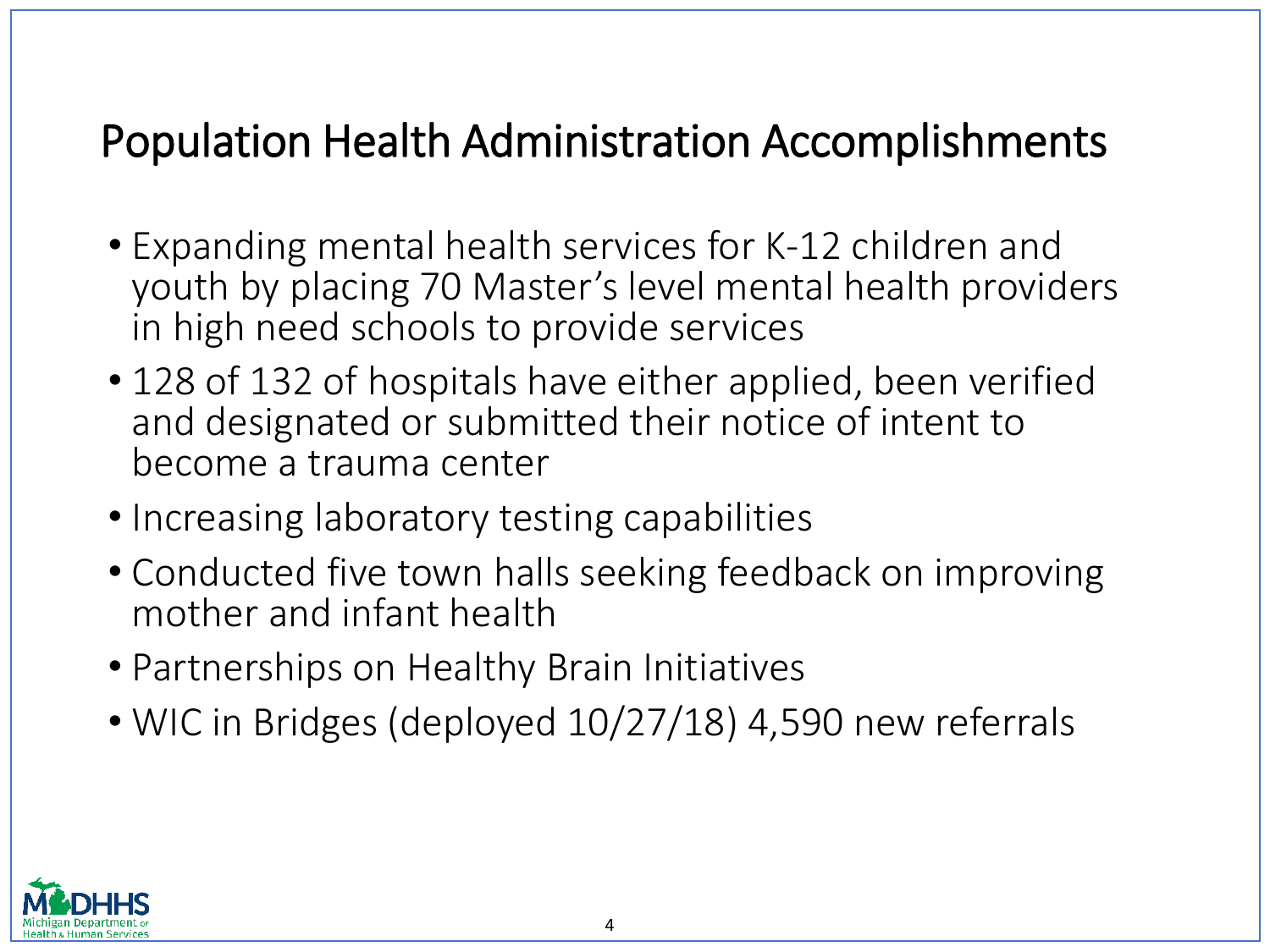### Addressing the Hepatitis A Outbreak

- Public Health Solution: Increase vaccine administration and awareness
- FY19 legislative transfer \$8.2 M GF
- As of February 27, 2019: 912 cases, 80.3% hospitalized, 3.1% deaths
- 328,971 doses of vaccine administered to adults
- Significant reduction in cases associated with this outbreak
- Immunized adults with at least one vaccine dose increased 5.4% in 2017
- Efforts must continue:
	- Many adults are still at risk
	- Other states, including Midwestern states are still experiencing outbreaks
	- Virus strain is still circulating in MI



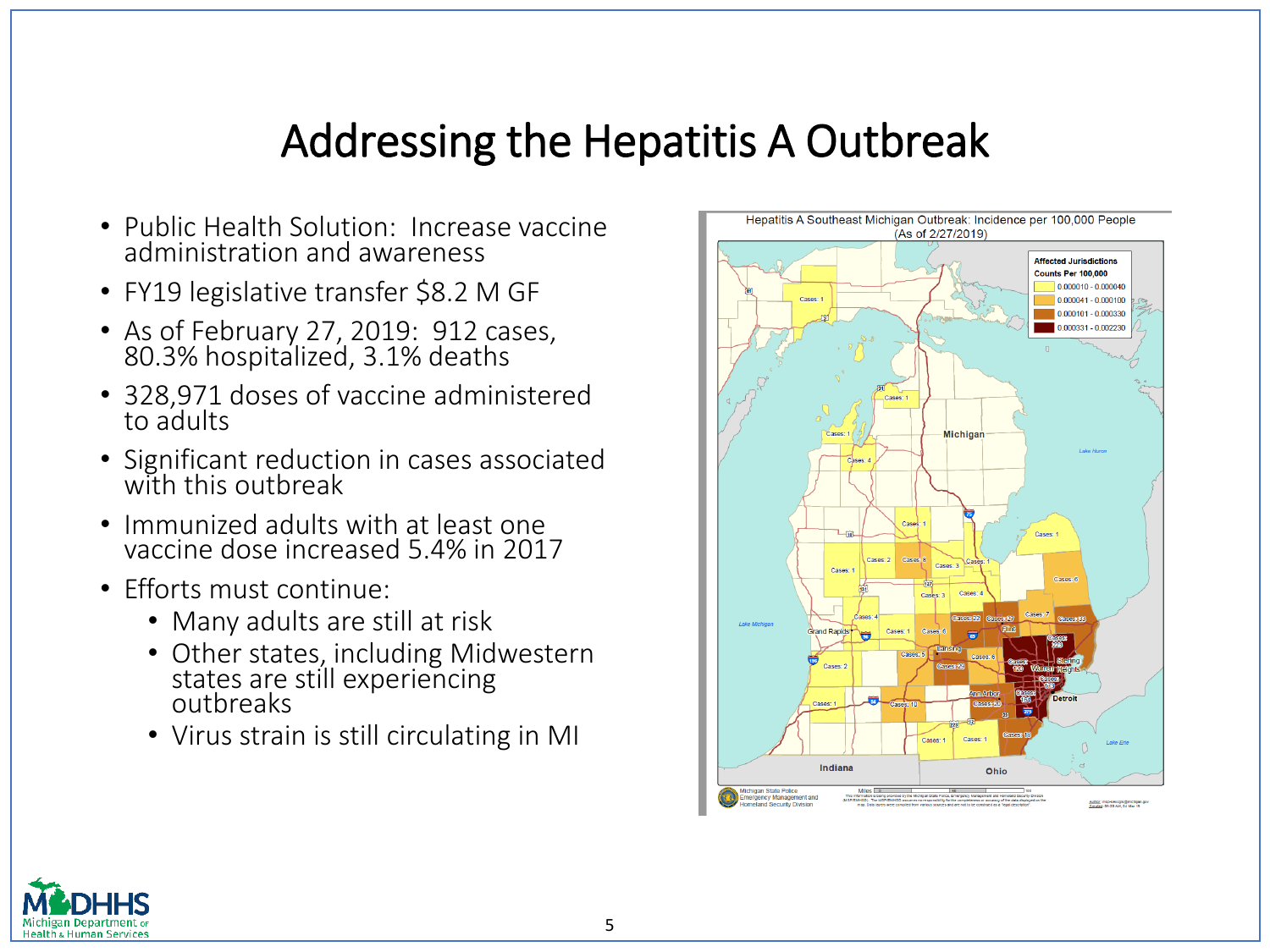# Preventing Opioid Misuse



Public Health Solution: Opioid Misuse

Funding: \$8.2 million

Activities:

- Implementation of Emergency Rules for Overdose Reporting in 2018
- Increasing laboratory capacity for testing opioids, especially fentanyl analogues
- Increased number of substance abuse counselors in Adolescent Health Center
- Include Opioid curriculum in Michigan Model for Health School curriculum
- Increased screenings of pregnant moms
- 38 counties participating in rapid toxicology testing from Medical Examiners
- MDHHS Opioid Public Awareness Campaign launched in 2017.
- Prescriber education via Academic Detailing
- Collaboration with MAP to monitor provider prescribing

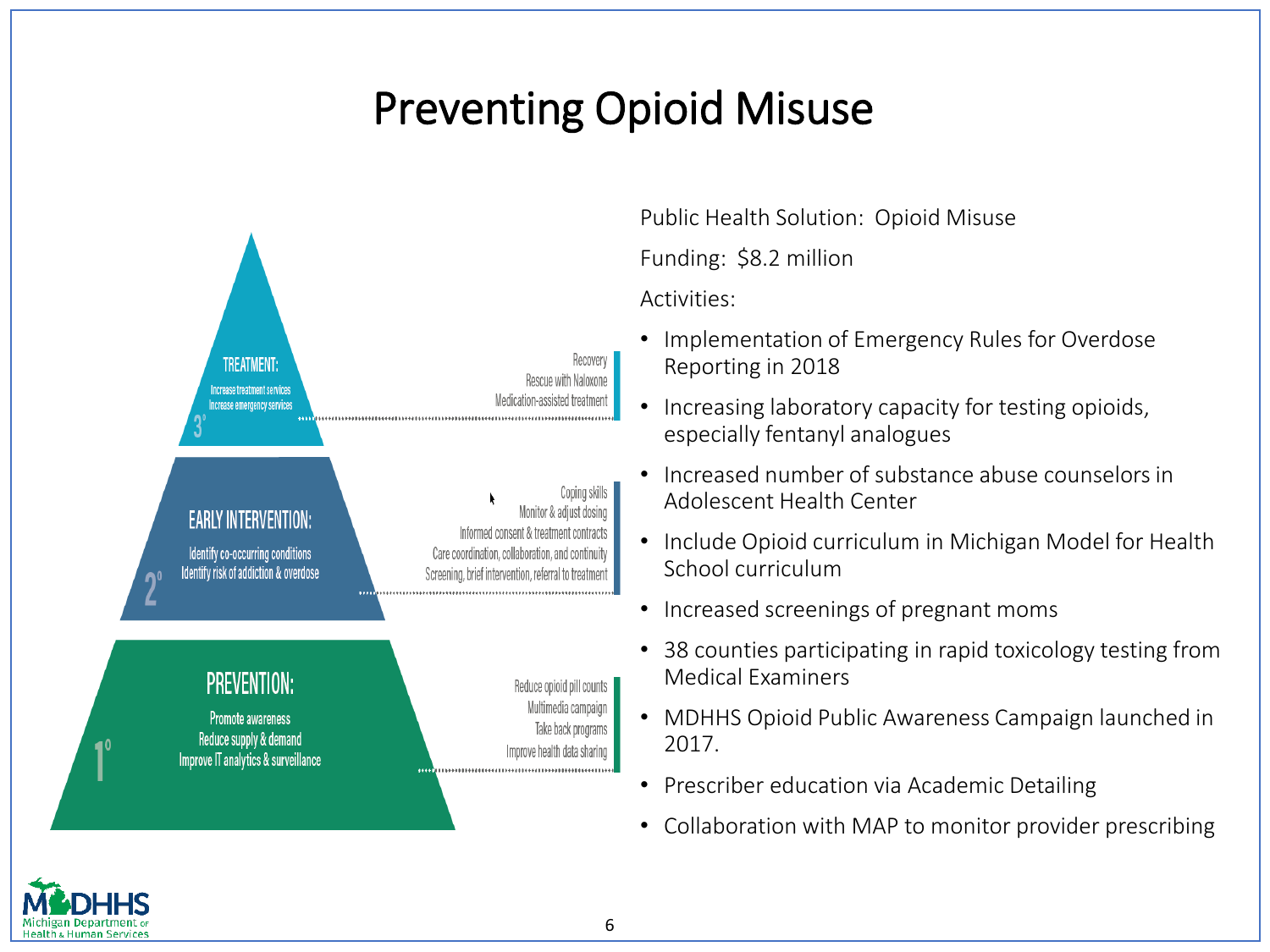### Public Health Response to Legalization of Marijuana

- Public Health Solution: Prevention of youth access and initiation, use while pregnant or breastfeeding, and prevent second-hand smoke exposure, surveillance and data reporting, provider and public health education
- Funding: \$0
- Need to develop activities and partnerships related to health areas such as:
	- Injury and Accidents, Breastfeeding and Pregnancy, Youth Initiation, and Addiction
	- Epidemiology will become involved in adverse health events related to Marijuana contamination with mold and fungus
	- Adolescent Health programs will collaborate closely with MDE and others on prevention and misuse

### **Marijuana Fact Sheet**

#### What You Need to Know About Marijuana Use and Pregnancy

Marijuana use during pregnancy can be harmful to your baby's health. The chemicals in marijuana (in particular, tetrahydrocannabinol or THC) pass through your system to your baby and can harm your baby's development<sup>1-7</sup>

Although more research is needed to better understand how marijuana may affect you and your baby during pregnancy, it is recommended that pregnant women do not use marijuana.<sup>17</sup>

#### What are the potential health effects of using marijuana during my pregnancy?

- · Some research shows that using marijuana while you are pregnant can cause health problems in newborns-including low birth weight.<sup>10,11</sup>
- . Breathing marijuana smoke can also be bad for you and your baby. Marijuana smoke has many of the same chemicals as tobacco smoke and may increase the chances for developmental problems in your baby.<sup>12,13</sup>

Can using marijuana during my pregnancy negatively impact my baby after birth?

- · Some research shows marijuana use during pregnancy may make it hard for your child to pay attention or to learn; these issues may only become noticeable as your child grows older.<sup>1-7</sup>
- · Separate from the direct, chemical effects of marijuana on a baby, use of marijuana may affect a mother's ability to be able to properly care for her baby.

#### Does using marijuana affect breastfeeding?

- Chemicals from marijuana can be passed to your baby through breast milk. THC is stored in fat and is slowly released over time, meaning your baby could still be exposed even after you stop using marijuana.
- However, data on the effects of marijuana exposure to your baby through breastfeeding are limited and conflicting. To limit potential risk to the infant, breastfeeding mothers should avoid marijuana use.<sup>11, 14-16</sup>



• About 1 in 20 women in the United States reports using marijuana while pregnant.<sup>8</sup>



- The chemicals in any form of marijuana may be bad for your baby - this includes eating or drinking, creams or lotions applied to skin, smoking, vaping and dabbing.<sup>9</sup>
- · If you're using marijuana and are pregnant or are planning to become pregnant, talk to your doctor.

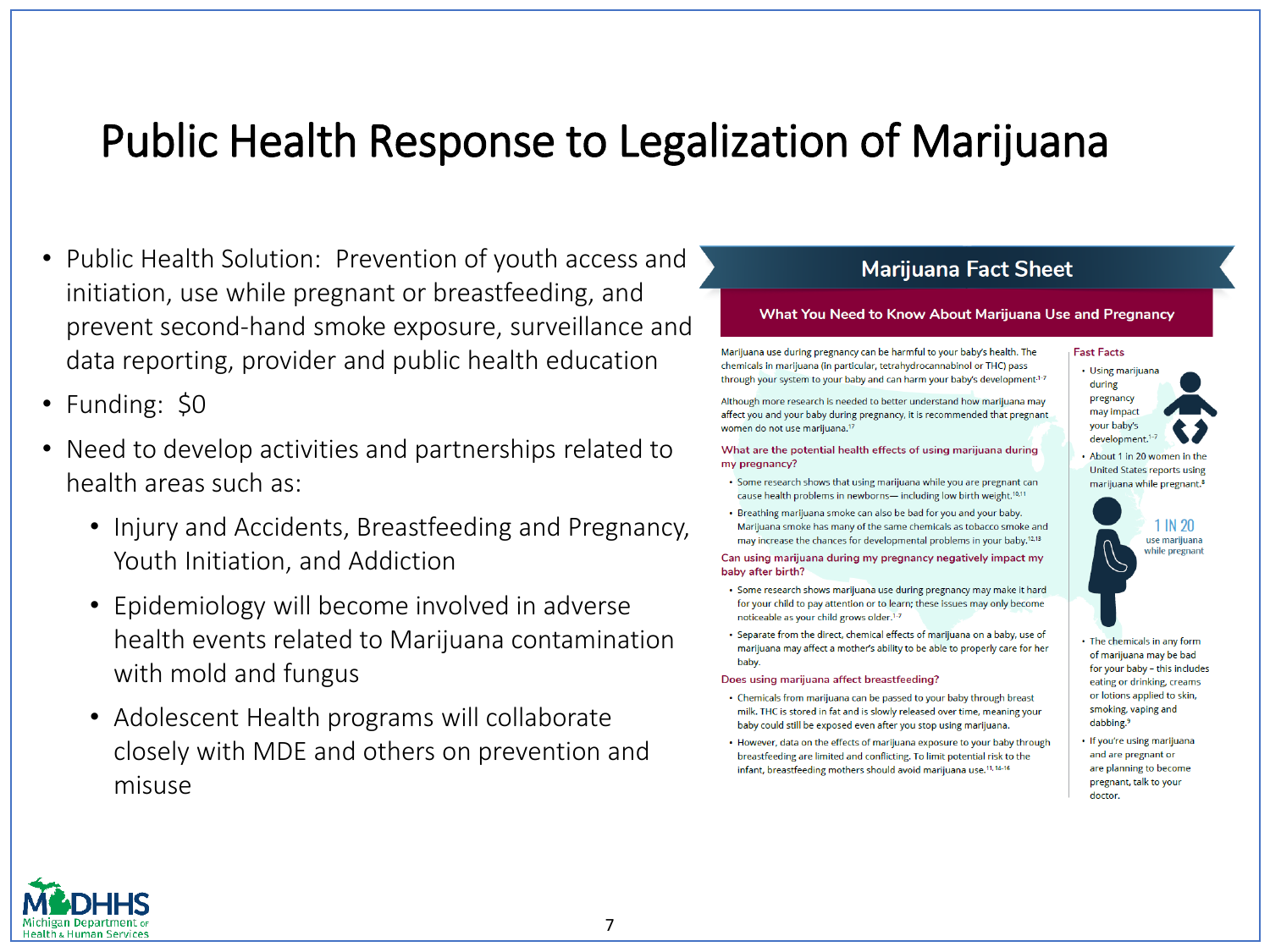# Title X

- Title X provides high-quality health care services such as contraceptive care, cervical cancer screenings, clinical breast exams,
	- $\blacktriangleright$  FY 18-19 funding \$10,109,695, \$711,050 from state funding
- The program served 62,707 women and men in 2018, 52% with incomes at or below the federal poverty level, 40% were uninsured
- 32% of clients reported having Medicaid, the average Medicaid covered birth costs \$16,608. Access to Title X to prevent pregnancies likely saves Medicaid
- Services provided:
	- Cervical Cancer Screenings: 7,473 (1,201 with an abnormal test results)
	- Clinical Breast Exams: 9,265, (339 with an abnormal results)
	- Chlamydia tests: 35,345
	- Contraceptive services: 38,591 received a prescription contraceptive

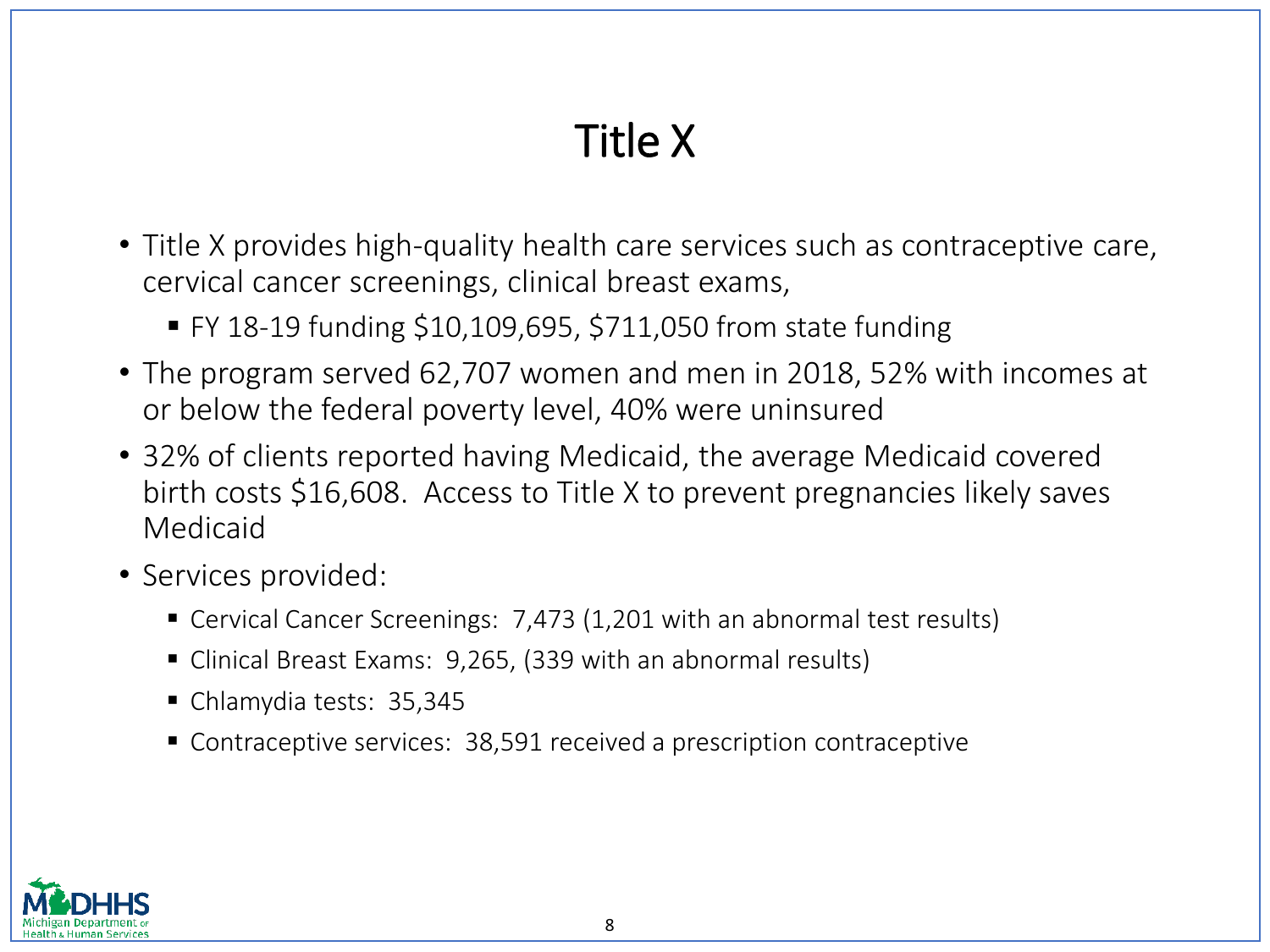# Governor Whitmer's FY20 Executive Recommendation

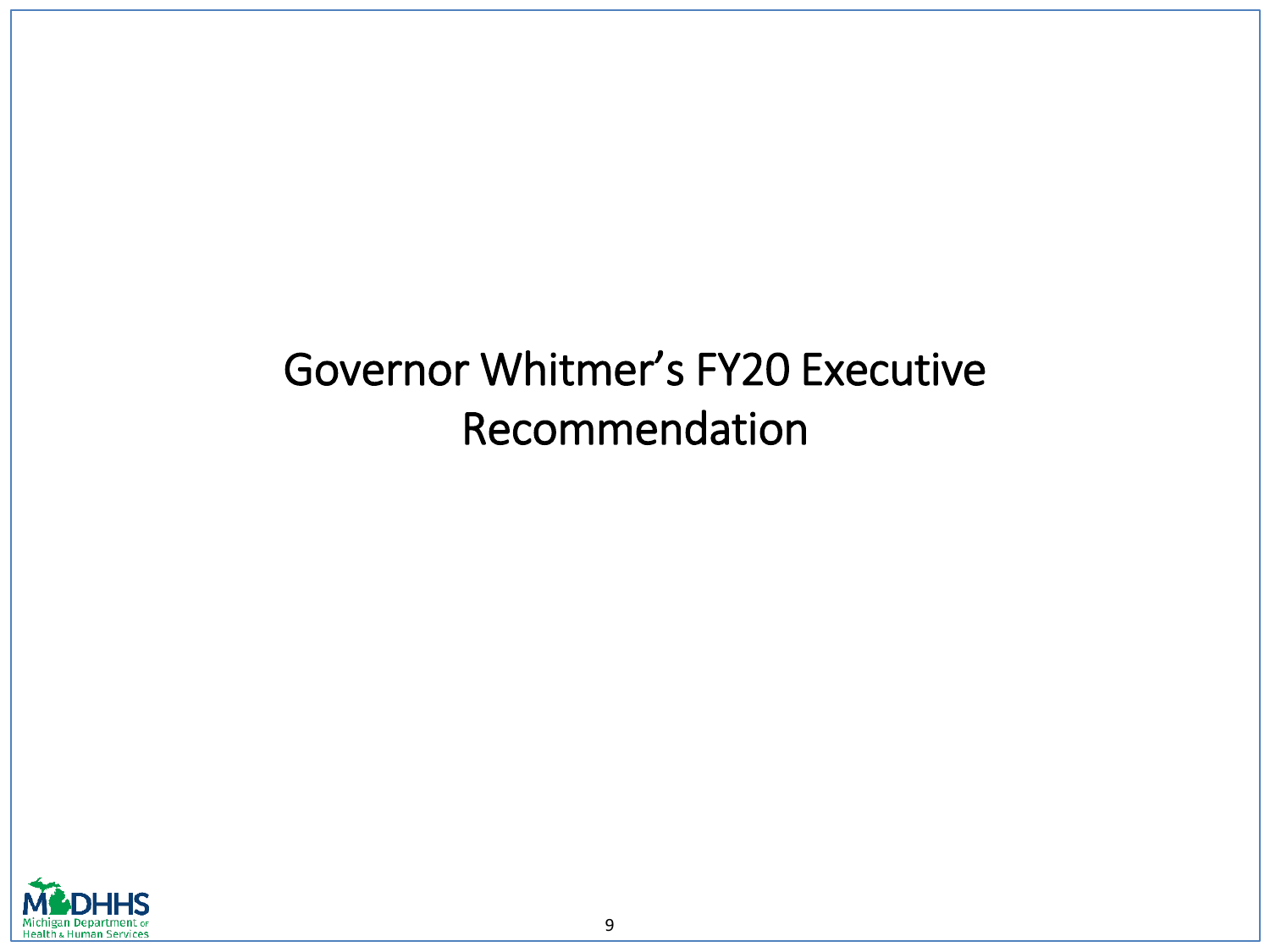### FY20 Executive Recommendation Providing Resources to Address Environmental Health Threats

- MDHHS works with MDEQ and other agencies to address every chemical that comes in contact with people such as lead in homes or water, indoor air quality, municipal and well drinking water, and fish and game
- MDHHS has statutory responsibility to address in the Public Health Code
- Environmental Health has increasingly lead public health investigations and response, analytics, communication, and collaboration with MDEQ and local health related to:
	- Vapor Intrusion
	- $\blacksquare$  Lead
	- Drinking Water
	- Fish/Game contamination
	- Human Health Impacts
- \$13.8 M GF is requested for staffing infrastructure, laboratory testing, and local resources for nursing case management



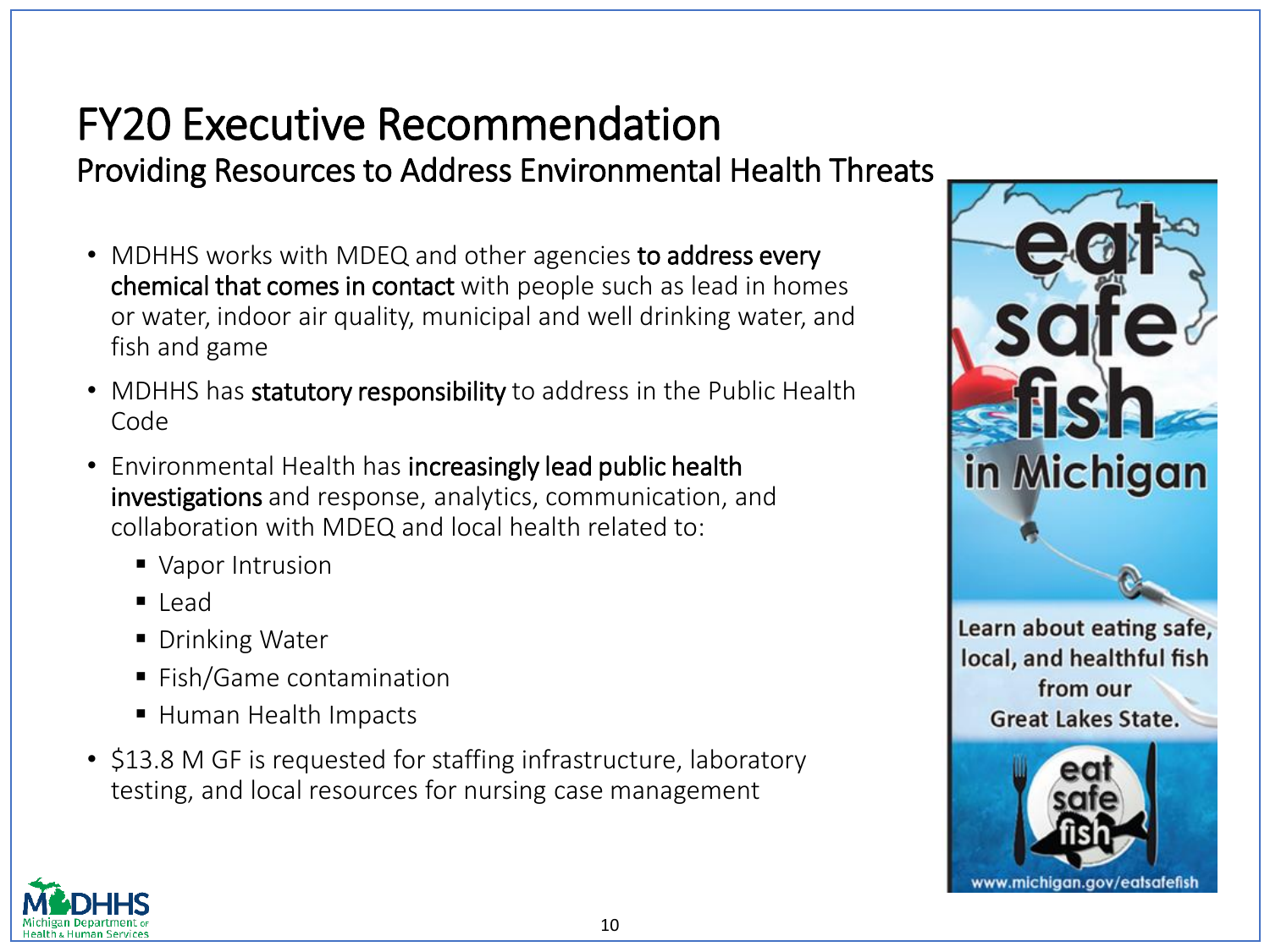### FY20 Executive Recommendation Resources to Address Per- and Polyflurorakly substances (PFAS)

- Manmade chemicals used globally in manufacturing, firefighting and common household products
- Technical advice and resource support for sites without a responsible party
- Health impact and exposure assessments
- Michigan PFAS Action Response Team (MPART)
- 46 confirmed PFAS sites
- Over 710 fish and 359 deer tissue samples tested
- PFAS Readiness Plan



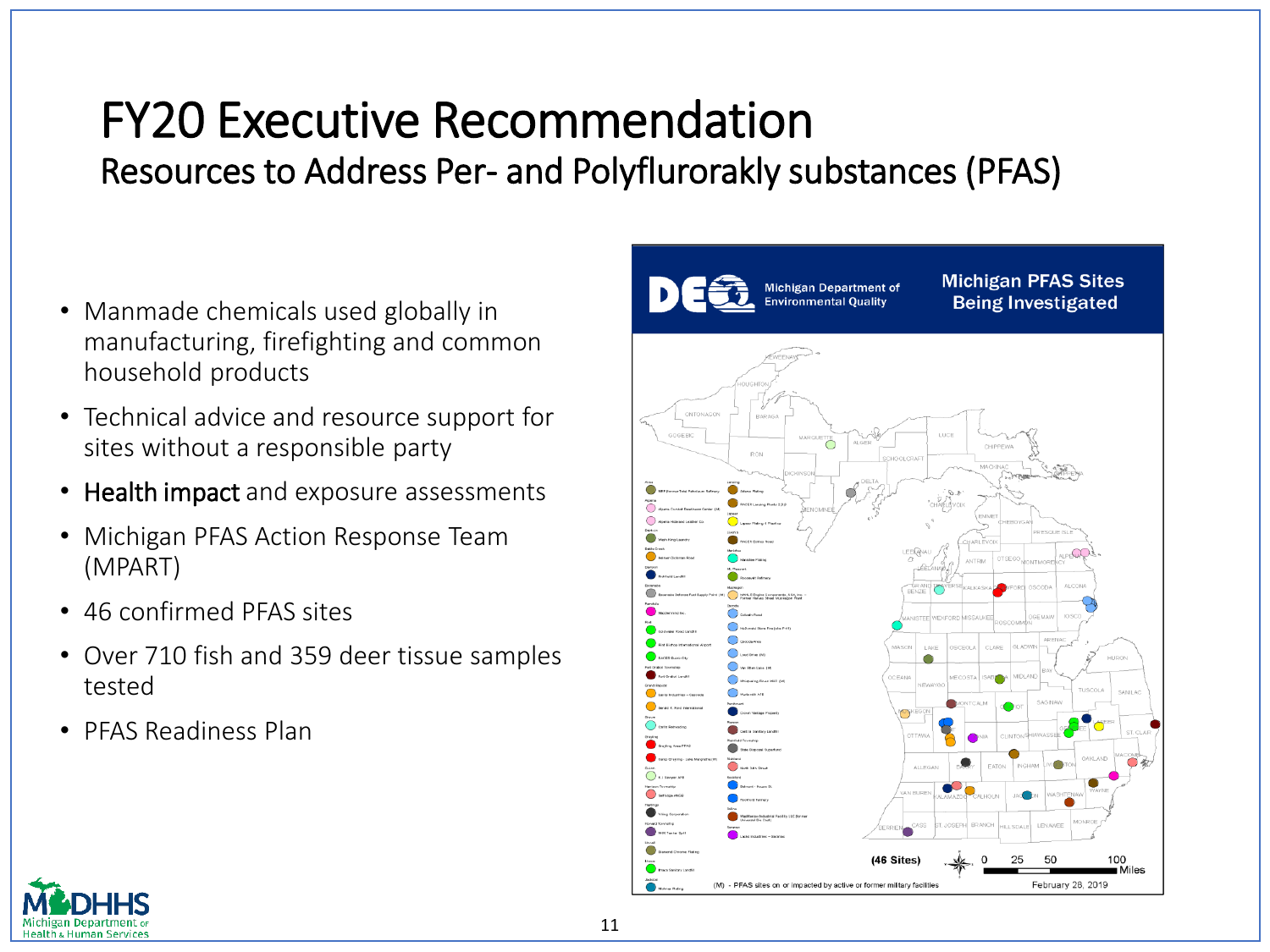### 5-year History of Major Line Item Appropriations (in millions)

| Appropriation                                                     | <b>FY 2016</b><br><b>Expenditures</b> | <b>FY 2017</b><br><b>Expenditures</b> | <b>FY 2018</b><br><b>Expenditures</b> | <b>FY 2019</b><br><b>Enacted</b> | FY 2020 Executive<br>Recommendation |
|-------------------------------------------------------------------|---------------------------------------|---------------------------------------|---------------------------------------|----------------------------------|-------------------------------------|
| <b>WIC Program Local</b><br>Agreements and<br><b>Food Cost</b>    | \$210.4                               | \$206.9                               | \$216.8                               | \$247.4                          | \$249.5                             |
| AIDS Prevention,<br>Treatment, and<br>Care                        | \$47.1                                | \$49.9                                | \$51.6                                | \$69.9                           | \$63.7                              |
| <b>Essential Local</b><br><b>Public Health</b><br><b>Services</b> | \$40.8                                | \$40.7                                | \$40.9                                | \$45.5                           | \$45.5                              |
| <b>Bioterrorism</b><br>Preparedness                               | \$25.1                                | \$27.5                                | \$25.5                                | \$30.5                           | \$30.6                              |
| Laboratory Services                                               | \$18.1                                | \$19.6                                | \$19.8                                | \$22.7                           | \$23.8                              |